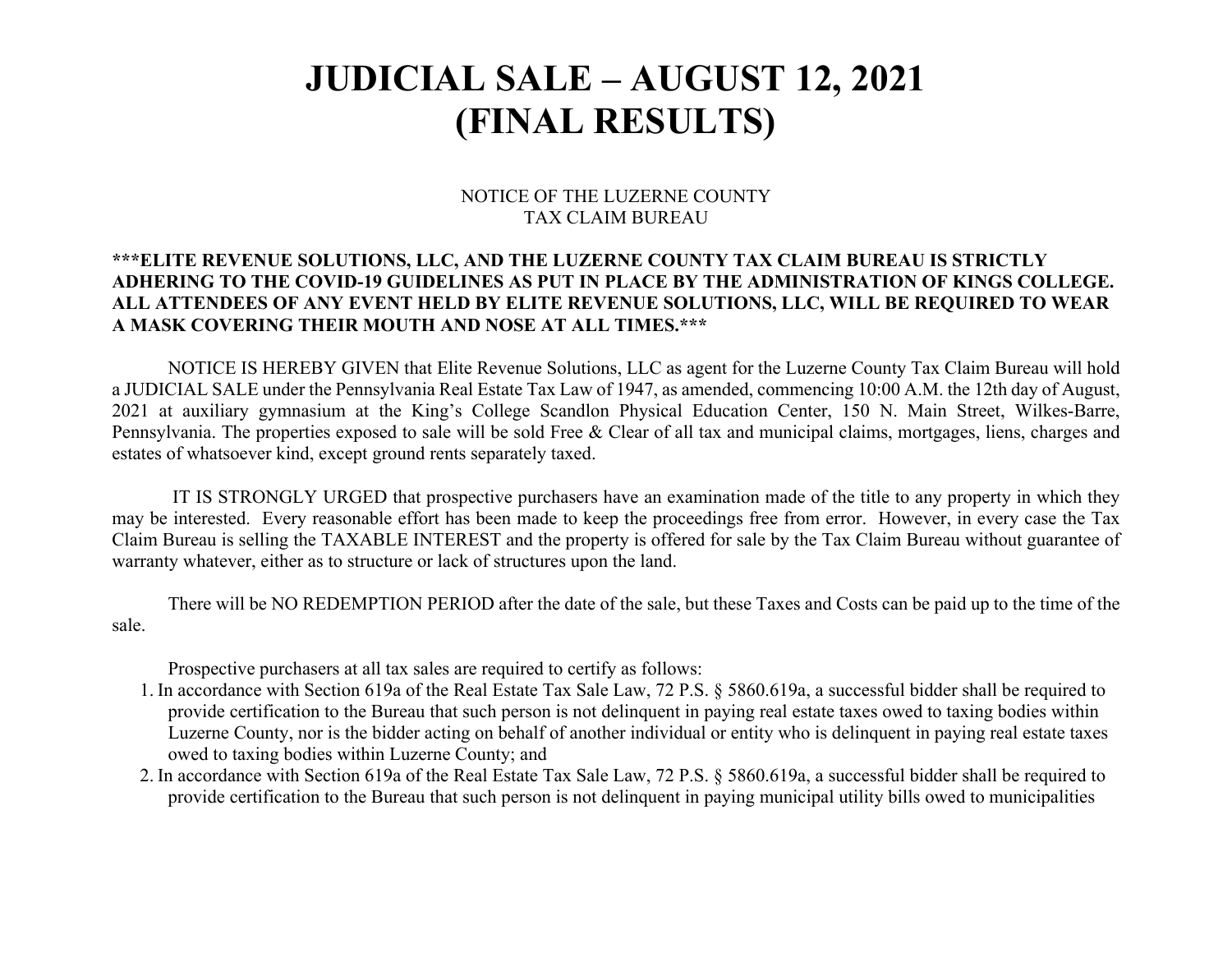within Luzerne County, nor is the bidder acting on behalf of another individual or entity who is delinquent in paying municipal utility bills owed to municipalities within Luzerne County.

3. Pursuant to Section 601 (d) of the Real Estate Tax Sale Law, 72 P.S. § 5860.601 (d), prospective bidders must certify that they have not had a landlord license revoked in any municipality in Luzerne County and that they are not acting as an agent for a person whose landlord license has been revoked.

In accordance with Section 618 of the Real Estate Tax Sale Law, 72 P.S. § 5860.618, the owner shall not be permitted to repurchase said property.

 TERMS OF SALE: **Payment of the bid price along with transfer taxes and recording costs shall be due and owing as soon as the sale is completed and must be made in the form of cash, certified check, or money order.** In the event that said amount is not paid before the close of business on the day of the sale, the sale will be voided and the bidder will not be permitted to bid on any properties in future sales.

In the event that a successful bidder tenders a bad check to the Tax Claim Bureau when purchasing a property in any sale the bidder shall not be permitted to bid on any properties in future sales and the matter shall be referred to the Luzerne County District Attorney's Office for prosecution under the Pennsylvania Crimes Code, 18 Pa. C.S.A. § 4105 which may lead to a CONVICTION OF A FELONY OF THE THIRD DEGREE.

Prospective bidders must register prior to the sale. **NO REGISTRATION WILL BE TAKEN ON THE DAY OF THE SALE**. Registration and Certification forms are available in the Tax Claim Bureau and online at www.luzernecountytaxclaim.com. All Prospective Bidders must present one (1) form of photo identification at the time of registration and on the date of the Sale. Failure to present photo identification at the time of registration will prevent a Prospective Bidder from being registered to bid. Failure to present photo identification on the date of the sale will prevent the bidder from receiving his bidder number and thus barring the registered bidder from having the opportunity to bid on property.

Any person whose property is included in the list and being exposed to Public Sale, who believes that by no reason of some defect said property should not be exposed to sale, should immediately make known their reason to the Tax Claim Bureau, either in person or by agent.

 The County of Luzerne does not discriminate on the basis of race, color, national origin, sex, religion, age, disability or familial status in employment or the provision of services.

Any questions regarding the Judicial Sale should be directed to the Luzerne County Tax Claim Bureau at (570) 825-1512.

Elite Revenue Solutions, LLC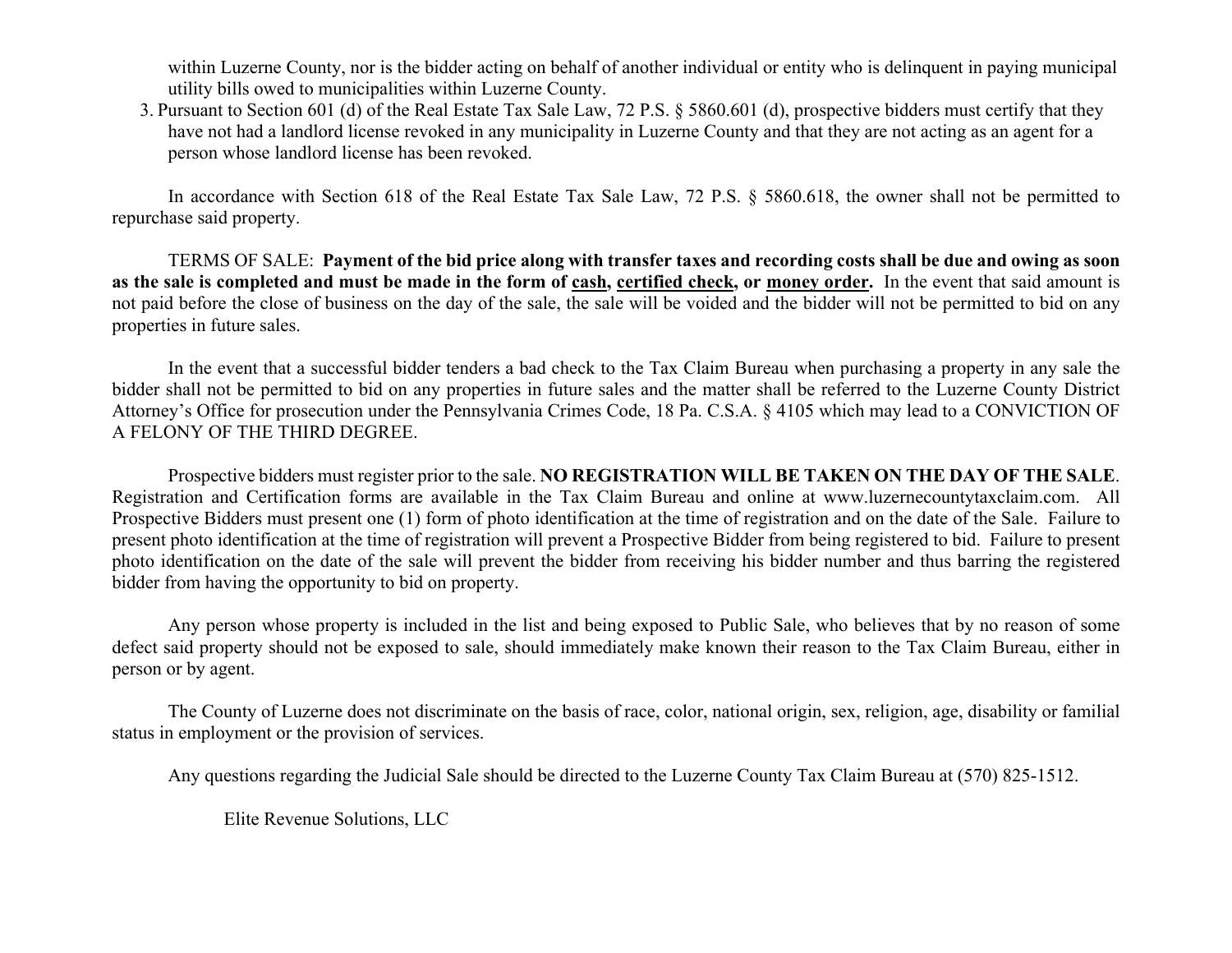Agent for the Luzerne County Tax Claim Bureau Sean P. Shamany, Director

Petitioner exposed certain parcels of land to Upset Sale on September 24, 2020 upon delinquent tax claims filed for the tax years 2018 inter alia. Notice of the Upset Sale was advertised in The Times Leader, Standard Speaker and the Luzerne Legal Register on August 14, 2020. Petitioner exposed certain parcels of land to Upset Sale on September 26, 2019 upon delinquent tax claims filed for the tax years 2017 inter alia. Notice of the Upset Sale was advertised in The Times Leader, Standard Speaker and the Luzerne Legal Register on August 23, 2019. Petitioner exposed certain parcels of land to Upset Sale on September 27, 2018 upon delinquent tax claims filed for the tax years 2016 inter alia. Notice of the Upset Sale was advertised in The Times Leader, Standard Speaker and the Luzerne Legal Register on August 17, 2018. Petitioner exposed certain parcels of land to Upset Sale on September 28, 2017 upon delinquent tax claims filed for the tax years 2015 inter alia. Notice of the Upset Sale was advertised in The Times Leader, Standard Speaker and the Luzerne Legal Register on August 18, 2017. Petitioner exposed certain parcels of land to Upset Sale on September 20, 2016 upon delinquent tax claims filed for the tax years 2014 inter alia. Notice of the Upset Sale was advertised in The Times Leader, Standard Speaker and the Luzerne Legal Register on August 19, 2016. Petitioner exposed certain parcels of land to Upset Sale September 24, 2015 upon delinquent tax claims filed for the tax years 2013 inter alia. Notice of the Upset Sale was advertised in The Times Leader and Standard Speaker on August 21, 2015, and the Luzerne Legal Register on August 8, 2015.

An upset price was set for each such parcel exposed to sale, in accordance with the Act, however the following properties were not sold at the respective Upset Sales, because the upset sale price was not obtained: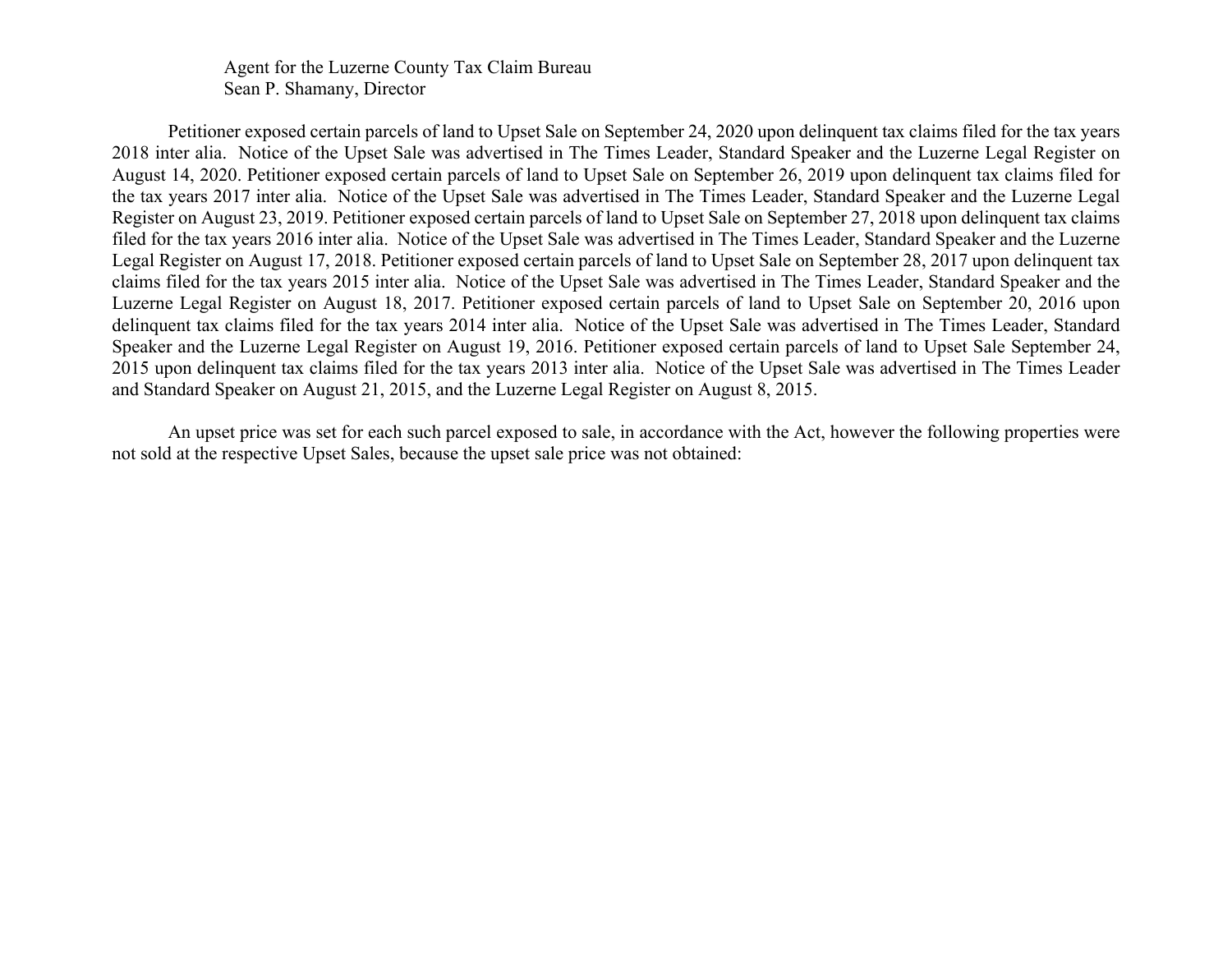|                                |                            |                               | D                                                            |                                  |                   | G                                        |
|--------------------------------|----------------------------|-------------------------------|--------------------------------------------------------------|----------------------------------|-------------------|------------------------------------------|
| Sale #                         | <b>Municipality</b>        | <b>Parcel</b>                 | <b>Owner</b>                                                 | <b>Property Description</b>      | <b>Bid Amount</b> | <b>Results</b>                           |
| $ 19-0015 $                    | <b>ASHLEY BORO WARD 1</b>  | 01-I9SE4 -017-004-000         | <b>MAREK JOHN S &amp; THERESA A</b>                          | <b>E HARTFORD ST</b>             | \$1,997.49        | <b>NO BID - OFF TO REPOSITORY</b>        |
| $ 20-0014$                     | <b>ASHLEY BORO WARD 1</b>  | 01-I9SE4 -022-018-000         | <b>TAYLOR DAMON</b>                                          | <b>83 N MAIN ST</b>              | \$1,558.67        | SOLD - \$2500 #122                       |
| $19 - 0025$                    | <b>ASHLEY BORO WARD 2</b>  | 01-J9NE1 -003-01B-000         | <b>TAYLOR DAMON</b>                                          | <b>ADJ CR NJ</b>                 | \$1,739.03        | <b>NO BID - OFF TO REPOSITORY</b>        |
| $17-0993$                      | <b>ASHLEY BORO WARD 2</b>  | 01-J9-00A-0A1-000             | <b>READING COMPANY</b>                                       | [NO LOCATION]                    | \$1,732.80        | <b>NO BID - OFF TO REPOSITORY</b>        |
| $6 19-0050 $                   | <b>ASHLEY BORO WARD 3</b>  | 01-J9NE1 -010-026-000         | <b>NICHOLS GEORGE</b>                                        | 134 S MAIN ST                    | \$3,160.59        | <b>SOLD - \$24000 #7</b>                 |
| $19 - 0072$                    | <b>AVOCA BORO WARD 2</b>   | 02-D12SE4-010-002-000         | <b>REVESZ RAYMOND, DECEASED &amp; MARIE, DECEASED</b>        | <b>1008 MCALPINE ST</b>          | \$1,675.17        | SOLD - \$31000 #334                      |
| $18 - 0092$                    | <b>AVOCA BORO WARD 3</b>   | 02-D13NW4-004-09A             | <b>GROW LEONAS M, deceased &amp; RUTH, deceased</b>          | <b>DAWSON ST</b>                 | \$1,931.33        | <b>NO BID - OFF TO REPOSITORY</b>        |
| $9 17-0087$                    | <b>AVOCA BORO WARD 3</b>   | 02-D13NW4-004-010-000         | <b>GROBOSKY, LEO A., deceased &amp; NELLIE B., deceased</b>  | <b>1542 DAWSON ST</b>            | \$1,617.59        | <b>FAILED TO PAY - OFF TO REPOSITORY</b> |
| 10 19-0128                     | <b>BLACK CREEK TWP</b>     | 03-U5S1 -002-016-000          | <b>ABUAN JUAN C</b>                                          | <b>HURON CIRCLE</b>              | \$1,406.18        | SOLD - \$2000 #224                       |
| $11$   19-0133                 | <b>BLACK CREEK TWP</b>     | 03-U5S1 -008-020-000          | <b>DEL MAR ESTRELLA B</b>                                    | <b>IROQUOIS CIR</b>              | \$1,333.86        | SOLD - \$1901.33 #84                     |
| 12 19-0144                     | <b>BLACK CREEK TWP</b>     | 03-U5S3 -001-175-000          | <b>KANG JESSY</b>                                            | <b>PAWNEE AVE</b>                | \$1,498.37        | <b>SOLD - \$2000 #84</b>                 |
| 13 19-0147                     | <b>BLACK CREEK TWP</b>     | 03-U5S5 -001-225-000          | <b>REICH JACK &amp; COLLEEN</b>                              | 225 DAKOTA DR                    | \$1,796.71        | SOLD - \$3500 #224                       |
| $14 \mid 19 - 0148$            | <b>BLACK CREEK TWP</b>     | $03 - U5S5 - 001 - 226 - 000$ | <b>REICH JACK &amp; COLLEEN</b>                              | 226 DAKOTA DR                    | \$1,446.59        | <b>SOLD - \$6000 #224</b>                |
| $15 19-0136 $                  | <b>BLACK CREEK TWP</b>     | 03-U5S1A -009-006-000         | SOMBITO JOEMAR AND LUIS MA PINKY                             | <b>WALDEN DR</b>                 | \$1,435.99        | SOLD - 1435.99 #224                      |
| $16 19-0143 $                  | <b>BLACK CREEK TWP</b>     | 03-U5S3 -001-232-000          | <b>TITUS CHRISTOPHER T &amp; VICTORIA O</b>                  | <b>SLIVERCLOUD LN</b>            | \$1,483.48        | SOLD - 1483.48 #224                      |
| $17 20-0076$                   | <b>BLACK CREEK TWP</b>     | $03-S4 - 00A - 25A - 000$     | <b>GALLICK LILLIAN N</b>                                     | <b>CEDAR HEAD RD</b>             | \$1,496.24        | SOLD - 1496.24 #84                       |
| $18\vert 20-0155$              | <b>BEAR CREEK TWP</b>      | 04-K12S4 -001-073-000         | <b>KALOMIRIS ANASTASIOS</b>                                  | <b>LAURELBROOK DR</b>            | \$1,612.72        | SOLD - \$15500 #314                      |
| $19 20-0158$                   | <b>BEAR CREEK TWP</b>      | $04-N12S2 - 005 - 014 - 000$  | <b>HORTON TYLER</b>                                          | <b>ASH LN</b>                    | \$1,170.69        | SOLD - \$1170.69 #148                    |
| $20 19-0221 $                  | <b>BUTLER TWP WARD 1</b>   | 06-Q8S3 -001-18C-000          | <b>EUBANKS ROBERT</b>                                        | <b>JAMES LN</b>                  | \$1,869.62        | <b>NO BID - OFF TO REPOSITORY</b>        |
| $21 \, 19 - 0252$              | <b>BUTLER TWP WARD 2</b>   | 06-Q8S9-002-017-000           | <b>LAND &amp; RESOURCE HOLDING LLC</b>                       | <b>EDGE ROCK DR</b>              | \$1,292.64        | <b>NO BID - OFF TO REPOSITORY</b>        |
| $22 19-0257 $                  | <b>BUTLER TWP WARD 2</b>   | 06-Q9S2 -004-008-000          | <b>LAND &amp; RESOURCE HOLDING LLC</b>                       | <b>BEAR RUN DR</b>               | \$1,324.32        | <b>NO BID - OFF TO REPOSITORY</b>        |
| $23 19-0258 $                  | <b>BUTLER TWP WARD 2</b>   | 06-Q9S2 -004-009-000          | <b>LAND &amp; RESOURCE HOLDING LLC</b>                       | <b>BEAR RUN DR</b>               | \$1,307.34        | <b>NO BID - OFF TO REPOSITORY</b>        |
| $24 \, 18 - 0266$              | <b>BUTLER TWP WARD 2</b>   | 06-Q9S2-006-007-000           | <b>WINARSKI GERALD</b>                                       | <b>SHINGLE MILL CIR</b>          | \$1,768.79        | SOLD - \$1768.79 #251                    |
| $25 \,   \, 20 - 0218 \,   \,$ | <b>BUTLER TWP WARD 2</b>   | 06-Q8S11-006-005-000          | <b>ROKOSZ HENRY</b>                                          | <b>LISA LAKE CT</b>              | \$1,311.91        | <b>NO BID - OFF TO REPOSITORY</b>        |
| $26 \,   \, 20 - 0219 \,   \,$ | <b>BUTLER TWP WARD 2</b>   | 06-Q8S11 -006-006-000         | <b>ROKOSZ HENRY</b>                                          | <b>LISA LAKE CT</b>              | \$1,311.02        | <b>NO BID - OFF TO REPOSITORY</b>        |
| $ 27 20-0215$                  | <b>BUTLER TWP WARD 2</b>   | 06-Q8S11 -001-024-000         | <b>SAZ REALL ESTATE LLC</b>                                  | <b>DEBBIE DR</b>                 | \$1,187.16        | SOLD - \$1187.16 #162                    |
| $28 19-0319 $                  | <b>DALLAS TWP</b>          | 10-C7S1 -006-009-000          | <b>ANCIN MARY C/O CHARLES ANSON</b>                          | <b>KUNKLE ALDERSON RD</b>        | \$1,514.88        | SOLD - \$1514.88 #321                    |
| $129 19-0349$                  | <b>DALLAS TWP</b>          | $10-D8 - 00A - 011 - 000$     | <b>WILLS EDWARD</b>                                          | <b>182 RANSOM RD</b>             | \$1,444.06        | <b>FAILED TO PAY - OFF TO REPOSITORY</b> |
| $130 19-0318$                  | <b>DALLAS TWP</b>          | $10 - C7 - T01 - 013 - 000$   | <b>MCKAY NOELLE</b>                                          | <b>13 COUNTY PINE TRAILER CT</b> | \$1,665.17        | <b>NO BID - OFF TO REPOSITORY</b>        |
| $31 \,   \, 20 - 0346 \,   \,$ | <b>DALLAS TWP</b>          | 10-E8S5-005-015-000           | <b>BRENNAN JOHN T J ETAL</b>                                 | <b>RESERVOIR RD</b>              | \$1,165.95        | SOLD - \$1165.95 #321                    |
| $32 15-0440 $                  | <b>DALLAS BORO</b>         | 11-E8NW2-005-16E-000          | <b>BROKENSHIRE MARY ALICE &amp; PAUL R SELECKY, deceased</b> | <b>RICHFIELD ST</b>              | \$2,570.11        | SOLD - \$2570.11 #287                    |
| 33 19-0387                     | <b>DORRANCE TWP</b>        | $12-N7 - 00A - 30A - 000$     | <b>JENKINS WILLIAM E, deceased &amp; NORMA J</b>             | <b>11 GEORGES RD</b>             | \$1,344.75        | SOLD - \$9500 #167                       |
| $34 19-0418$                   | <b>DENNISON TWP</b>        | 13-011 -00A-03E-000           | <b>MENDEZ ACEVEDO JOSE L</b>                                 | <b>148 TUNNEL RD</b>             | \$1,882.61        | SOLD - \$10500 #251                      |
| $35 19-0431 $                  | <b>DURYEA BORO WARD 3</b>  | 14-D12NW4-003-018-000         | <b>TAYLOR DAMON</b>                                          | <b>204 MEADE ST S</b>            | \$1,719.05        | SOLD - \$6000 #43                        |
| $19-0439$                      | <b>DURYEA BORO WARD 3</b>  | 14-D12NW3-012-001-000         | <b>TAYLOR DAMON</b>                                          | <b>204 MEADE ST S</b>            | \$1,582.23        | SOLD - \$2500 #43                        |
| $37 19-0503 $                  | <b>EXETER BORO WARD 1</b>  | 16-D11S1 -005-014-000         | <b>WILLIAMS HAROLD R, deceased</b>                           | <b>1131 EXETER AVE</b>           | \$1,888.78        | SOLD - \$15500 #287                      |
| $38 19-0531 $                  | <b>EXETER BORO WARD 3</b>  | 16-E11NW1-001-001-000         | <b>BATTLE, THOMAS J.</b>                                     | 303 W. GRANT ST.                 | \$1,714.14        | SOLD - \$54000 #2                        |
| $19-0545$                      | <b>EXETER BORO WARD 4</b>  | 16-D10-T02-028-001            | <b>HERRON SHERRI</b>                                         | <b>28 MT LOOKOUT TRAILER CT</b>  | \$1,935.43        | <b>NO BID - OFF TO REPOSITORY</b>        |
| $40 \,   18 - 0560$            | <b>EXETER BORO WARD 4</b>  | 16-E10-T01-330-000            | <b>BUSH MAUREEN</b>                                          | <b>330 BIRCHWOOD EST</b>         | \$1,668.11        | <b>NO BID - OFF TO REPOSITORY</b>        |
| $41 \,   \, 20 - 0494 \,   \,$ | <b>EXETER BORO WARD 4</b>  | $16-D10 - T02-072-000$        | <b>LKS ENTERPRISES LLC D/B/A</b>                             | <b>72 MT LOOKOUT TRAILER CT</b>  | \$1,499.12        | <b>NO BID - OFF TO REPOSITORY</b>        |
| $42 19-0601$                   | <b>EXETER TWP</b>          | 17-B10 -00A-26A-000           | AMD LAND DEVELOPMENT LLC                                     | <b>SUTTON CREEK RD</b>           | \$1,637.40        | <b>NO BID - OFF TO REPOSITORY</b>        |
| $43 \mid 19 - 0617$            | <b>EXETER TWP</b>          | $17 - C10 - 00A - 054 - 000$  | <b>APPNEL JOHN E JR, deceased</b>                            | <b>KITCHEN LN</b>                | \$1,655.14        | SOLD - \$1655.14 #82                     |
|                                |                            |                               |                                                              |                                  |                   |                                          |
| $ 44 19-0639$                  | <b>EDWARDSVILLE WARD 2</b> | 18-G9S4 -005-012-000          | <b>BRANDEAUX GRANT</b>                                       | <b>31 PLYMOUTH ST</b>            | \$2,100.98        | <b>FAILED TO PAY - OFF TO REPOSITORY</b> |
| $ 45 15-0724$                  | <b>EDWARDSVILLE WARD 2</b> | 18-G9S2-013-019-000           | <b>SINGLETARY RICHARD I</b>                                  | <b>86 HILLSIDE AVE</b>           | \$2,449.77        | SOLD - \$41000 #268                      |

,,,,,,,,,,,,,,,,,,,,,, --------------------------------------------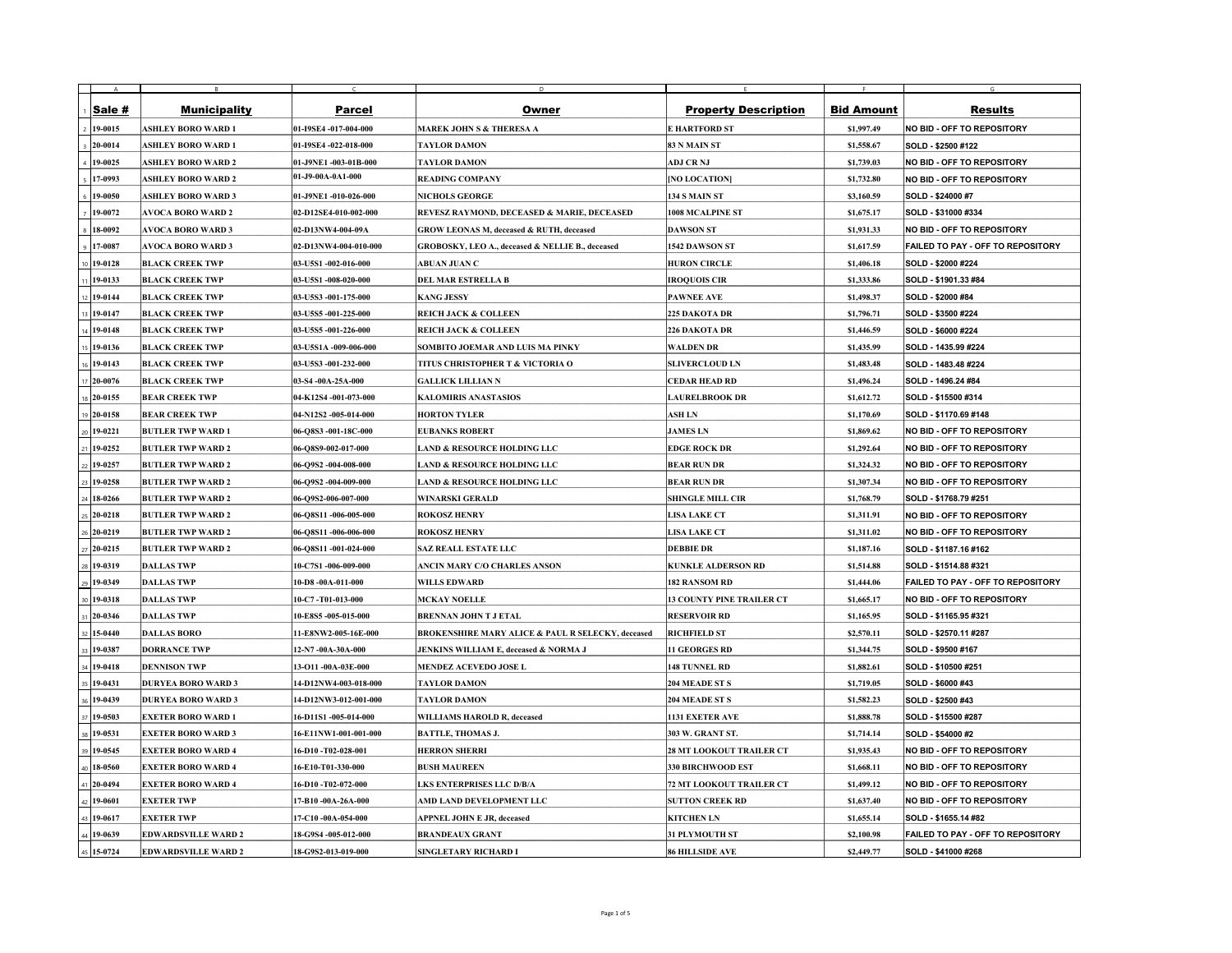|                        |                             |                                  | D<br><b>GILLIS JOHN &amp; FLORENCE</b>                                                   |                            | $\Gamma$   | G                                        |
|------------------------|-----------------------------|----------------------------------|------------------------------------------------------------------------------------------|----------------------------|------------|------------------------------------------|
| $18-0639$              | <b>EDWARDSVILLE WARD 4</b>  | 18-G9S2-010-036-000              |                                                                                          | <b>85 SHORT ST</b>         | \$1,894.08 | SOLD - \$43000 #15                       |
| $ 47 18-0638$          | <b>EDWARDSVILLE WARD 4</b>  | 18-G9S2-009-035-000              | WHITELONIS LEONARD, deceased & FLORENCE, deceased                                        | 44 BILBOW LN               | \$2,380.93 | SOLD - \$35000 #253                      |
| $ 48 $ 19-0666         | <b>EDWARDSVILLE WARD 7</b>  | 18-G9S4 -003-002-000             | <b>SCIBEK JOAN &amp; THERESA M</b>                                                       | <b>251 HILLSIDE AVE</b>    | \$1,757.08 | <b>FAILED TO PAY - OFF TO REPOSITORY</b> |
| 49 19 - 0667           | <b>EDWARDSVILLE WARD 7</b>  | 18-G9S4 -003-006-000             | <b>SCIBEK JOAN &amp; THERESA M</b>                                                       | <b>257 HILLSIDE AVE</b>    | \$1,483.69 | <b>FAILED TO PAY - OFF TO REPOSITORY</b> |
| $\frac{50}{20} -0625$  | <b>FAIRVIEW TWP</b>         | 20-L10 -00A-04A-000              | <b>HIGHLAND WOODS INC</b>                                                                | <b>HIGHLAND RD</b>         | \$1,229.93 | SOLD - \$1229.93 #48                     |
| $51 19-0735$           | <b>FREELAND BORO WARD 1</b> | 22-R9NE2 -023-22A-000            | LANDERS THOMAS F, deceased & ALICE M, deceased                                           | <b>545 FRONT ST</b>        | \$1,508.49 | SOLD - \$40000 #348                      |
| $52 19-0749$           | <b>FREELAND BORO WARD 3</b> | 22-Q9SE4 -010-011-000            | <b>MARSH JOHN &amp; AMY WAY</b>                                                          | <b>NORTH ST</b>            | \$1,775.01 | SOLD - \$1775.01 #185                    |
| $153$   19-0750        | <b>FREELAND BORO WARD 3</b> | 22-Q9SE4 -010-015-000            | <b>MARSH JOHN &amp; AMY WAY</b>                                                          | <b>NORTH ST</b>            | \$1,428.70 | SOLD - \$1428.70 #185                    |
| $54 19-0834$           | <b>FOSTER TWP</b>           | 23-S11S1 -001-006-000            | HLIVA CHARLES J & MARY ANNA, BOTH DECEASED                                               | <b>BUCK MOUNTAIN RD</b>    | \$1,401.12 | SOLD - \$1401.12 #287                    |
| $55 19-0791 $          | <b>FOSTER TWP</b>           | 23-Q11S7 -003-001-000            | <b>IANNACCONE ROBERT L, deceased</b>                                                     | <b>C COLETTE DR</b>        | \$1,637.10 | SOLD - \$1637.10 #287                    |
| 56 19-0780             | <b>FOSTER TWP</b>           | 23-Q11S3 -T01-129-000            | <b>MALONEY JAMIE &amp; AMOURT MELISSA</b>                                                | <b>129 SKYWAY LN</b>       | \$2,000.66 | SOLD - \$2000.66 #84                     |
| $57 19-0785$           | <b>FOSTER TWP</b>           | $ 23 - Q11S6 - 008 - 007 - 000 $ | <b>RANEK JOSEPH JR &amp; DARLENE</b>                                                     | <b>1268 WOODHAVEN DR</b>   | \$1,853.98 | <b>FAILED TO PAY - OFF TO REPOSITORY</b> |
| $58 17-0797$           | <b>FOSTER TWP</b>           | $ 23-Q10-T01-117-000 $           | <b>CONNER-FIGUEROA LUIS</b>                                                              | <b>117 RED MAPLE LN</b>    | \$2,143.34 | <b>FAILED TO PAY - OFF TO REPOSITORY</b> |
| $ 59 20-0735$          | <b>FOSTER TWP</b>           | $ 23-Q11S8 - 004 - 012 - 000 $   | <b>PASKO JOSEPH</b>                                                                      | <b>PRESCOTT RD</b>         | \$1,105.58 | SOLD - \$2500 #293                       |
| $60 \,   \, 20 - 0818$ | <b>HANOVER TWP WARD 2</b>   | 25-I9SE1 -004-10A-000            | <b>SIZZLIN PROPERTIES LLC</b>                                                            | <b>SPRING ST</b>           | \$1,121.31 | SOLD - \$1121.31 #84                     |
| $61 \, 18 - 0897$      | <b>HANOVER TWP WARD 3</b>   | 25-J9NE4-003-02A-000             | <b>BRISLIN CHARLES, deceased, JOHN, deceased, THOMAS,</b><br>deceased, & ELLEN, deceased | 44 HIGH ST                 | \$1,553.50 | SOLD - \$7500 #287                       |
| $162$   19-0962        | <b>HANOVER TWP WARD 6</b>   | 25-K8-00A-08E-000                | <b>RASMUS JOAN</b>                                                                       | <b>12 SLOPE ST</b>         | \$926.50   | <b>FAILED TO PAY - OFF TO REPOSITORY</b> |
| $63 19-0946 $          | <b>HANOVER TWP WARD 6</b>   | 25-J8S2 -001-003-000             | ULOZAS JOSEPH & BEVERLY                                                                  | <b>2698 S MAIN ST</b>      | \$1,256.86 | SOLD - \$6000 #369                       |
| $64 19-0947 $          | <b>HANOVER TWP WARD 6</b>   | $25 - J8S2 - 001 - 004 - 000$    | ULOZAS JOSEPH & BEVERLY                                                                  | <b>2694 S MAIN ST</b>      | \$1,726.39 | SOLD - \$9500 #90                        |
| $65 \, 18 - 0939$      | <b>HANOVER TWP WARD 6</b>   | 25-J8S1-001-026-000              | <b>BARROW BERNIE</b>                                                                     | <b>3132 S MAIN ST</b>      | \$1,820.24 | SOLD - \$5000 #359                       |
| $166$   17-0993        | <b>HANOVER TWP WARD 7</b>   | 25-K7-00A-0A1-000                | <b>READING COMPANY</b>                                                                   | <b>NEAR</b>                | \$2,694.37 | SOLD - \$22000 #44                       |
| $ 67 18-0979$          | <b>HANOVER TWP WARD 7</b>   | 25-I9NW3-017-001-000             | <b>HEAL HOME OWNERS INC</b>                                                              | <b>68 S REGENT ST</b>      | \$2,315.82 | <b>FAILED TO PAY - OFF TO REPOSITORY</b> |
| 68 19-1054             | <b>HAZLE TWP WARD 1</b>     | 26-S9S3 -009-005-000             | <b>KLUCK DANIEL J</b>                                                                    | 40 MAIN ST                 | \$404.24   | Removed - paid                           |
| $\frac{169}{17-1056}$  | <b>HAZLE TWP WARD 1</b>     | 26-S9S3-002-015-000              | <b>TAUSENDFERUNBT SANDRA A &amp; WILLIAM F HERWIG</b>                                    | <b>39 MAIN ST</b>          | \$2,019.99 | SOLD - \$20000 #43                       |
| $70 19-1153$           | <b>HAZLE TWP WARD 2</b>     | 26-U5S10 -003-161-000            | <b>BOVENZI LARRY &amp; EILEEN</b>                                                        | <b>LAUREL VALLEY DR</b>    | \$1,917.53 | SOLD - \$1917.53 #224                    |
| $171$   19-1219        | <b>HAZLE TWP WARD 2</b>     | 26-U5S15 -001-151-000            | <b>CUENCA MIRIAM S ALBANO</b>                                                            | <b>BUTTONBUSH LN</b>       | \$1,438.86 | SOLD - 1438.86 #224                      |
| 72 19-1220             | <b>HAZLE TWP WARD 2</b>     | 26-U5S15 -001-197-000            | DE OCAMPO JUANITO M &                                                                    | <b>BUTTONBUSH LN</b>       | \$1,884.23 | SOLD - 1884.23 #224                      |
| $73 19-1134 $          | <b>HAZLE TWP WARD 2</b>     | 26-T8S2 -001-019-000             | <b>HK PARTNERS</b>                                                                       | <b>SUNSET BLVD</b>         | \$1,511.06 | <b>SOLD - 3500 #58</b>                   |
| $74 19-1135 $          | <b>HAZLE TWP WARD 2</b>     | 26-T8S2 -001-020-000             | <b>HK PARTNERS</b>                                                                       | <b>SUNSET BLVD</b>         | \$1,668.06 | SOLD - 3000 #58                          |
| $175$ 19-1136          | <b>HAZLE TWP WARD 2</b>     | 26-T8S2 -001-021-000             | <b>HK PARTNERS</b>                                                                       | <b>SUNSET BLVD</b>         | \$1,476.31 | SOLD - \$5500 #58                        |
| 76 19-1137             | <b>HAZLE TWP WARD 2</b>     | 26-T8S2 -001-022-000             | <b>HK PARTNERS</b>                                                                       | <b>SUNSET BLVD</b>         | \$1,490.34 | <b>SOLD - \$6000 #58</b>                 |
| 77 19-1066             | <b>HAZLE TWP WARD 2</b>     | 26-S7S10 -T04-016-000            | <b>HUNSICKER WALTER &amp; DORIS</b>                                                      | <b>16 VALMONT PARK</b>     | \$1,494.05 | SOLD - \$1494.05 #12                     |
| 78 19-1160             | <b>HAZLE TWP WARD 2</b>     | 26-U5S10 -007-326-000            | <b>JOHNSON PHILLIP J AND MARIA</b>                                                       | <b>LAUREL VLY</b>          | \$2,148.25 | SOLD - \$2148.25 #24                     |
| 79 19-1164             | <b>HAZLE TWP WARD 2</b>     | 26-U5S10 -009-368-000            | <b>JOHNSON PHILLIP J AND MARIA</b>                                                       | <b>LAUREL VLY</b>          | \$2,192.95 | SOLD - \$2192.95 #224                    |
| $80 19-1079 $          | <b>HAZLE TWP WARD 2</b>     | 26-T5S1 -001-013-000             | LEAHY WILLIAM J AND DAWN L                                                               | <b>MOUNTAIN VIEW DR</b>    | \$1,447.24 | SOLD - \$8500 #84                        |
| 81 19-1080             | <b>HAZLE TWP WARD 2</b>     | 26-T5S1 -001-015-000             | <b>LEE ENUJUNG A</b>                                                                     | <b>CRNR MTN VIEW DR</b>    | \$1,733.99 | <b>SOLD - \$3500 #224</b>                |
| $82$ 19-1182           | <b>HAZLE TWP WARD 2</b>     | 26-U5S13 -001-175-000            | <b>RHEE TAIHI &amp; SUNNY</b>                                                            | <b>CRNR HUCKLEBERRY LN</b> | \$1,534.32 | Removed                                  |
| $ 83 19-1102$          | <b>HAZLE TWP WARD 2</b>     | 26-T5S2 -001-238-000             | LIGSAY SONIA P AND RICARTE S                                                             | <b>BIG MOUNTAIN</b>        | \$1,672.25 | <b>SOLD - \$5000 #224</b>                |
| $84 19-1156 $          | <b>HAZLE TWP WARD 2</b>     | <b>26-U5S10 -006-276-000</b>     | <b>LOPEZ CONRADO D JR &amp; JULIE CHRISTINE ANG</b>                                      | <b>LAUREL VALLEY RD</b>    | \$2,084.07 | <b>NO BID - OFF TO REPOSITORY</b>        |
| $85 19-1232 $          | <b>HAZLE TWP WARD 2</b>     | 26-U5S15 -001-476-000            | <b>MANGONA PIA AND GILBERT O</b>                                                         | <b>SCOTS PINE LN</b>       | \$1,672.80 | <b>NO BID - OFF TO REPOSITORY</b>        |
| 86 19-1098             | <b>HAZLE TWP WARD 2</b>     | 26-T5S2 -001-115-000             | <b>OBEND STANLEY OMERENMA AND</b>                                                        | [NO LOCATION]              | \$1,338.69 | SOLD - \$1338.69 #224                    |
| 87 18-1096             | <b>HAZLE TWP WARD 2</b>     | 26-T9S1-000-000-000              | <b>STOCKTON WATER ASSOCIATION</b>                                                        | <b>STOCKTON</b>            | \$1,602.75 | SOLD - \$1602.75 #380                    |
| $ 88 19-1231$          | <b>HAZLE TWP WARD 2</b>     | 26-U5S15 -001-380-000            | XIA BING                                                                                 | <b>HONEYSUCKLE DR</b>      | \$1,633.08 | SOLD - \$1633.08 #224                    |
| $89 19-1078$           | <b>HAZLE TWP WARD 2</b>     | $ 26 - S8S9 - 012 - 003 - 000 $  | YANOSKI ROBERT P                                                                         | <b>REAR ALTER ST</b>       | \$1,335.94 | <b>NO BID - OFF TO REPOSITORY</b>        |

,,,,,,,,,,,,,,,,,,,,,,, -------------------------------\_\_\_\_\_\_\_\_\_\_ -----------------------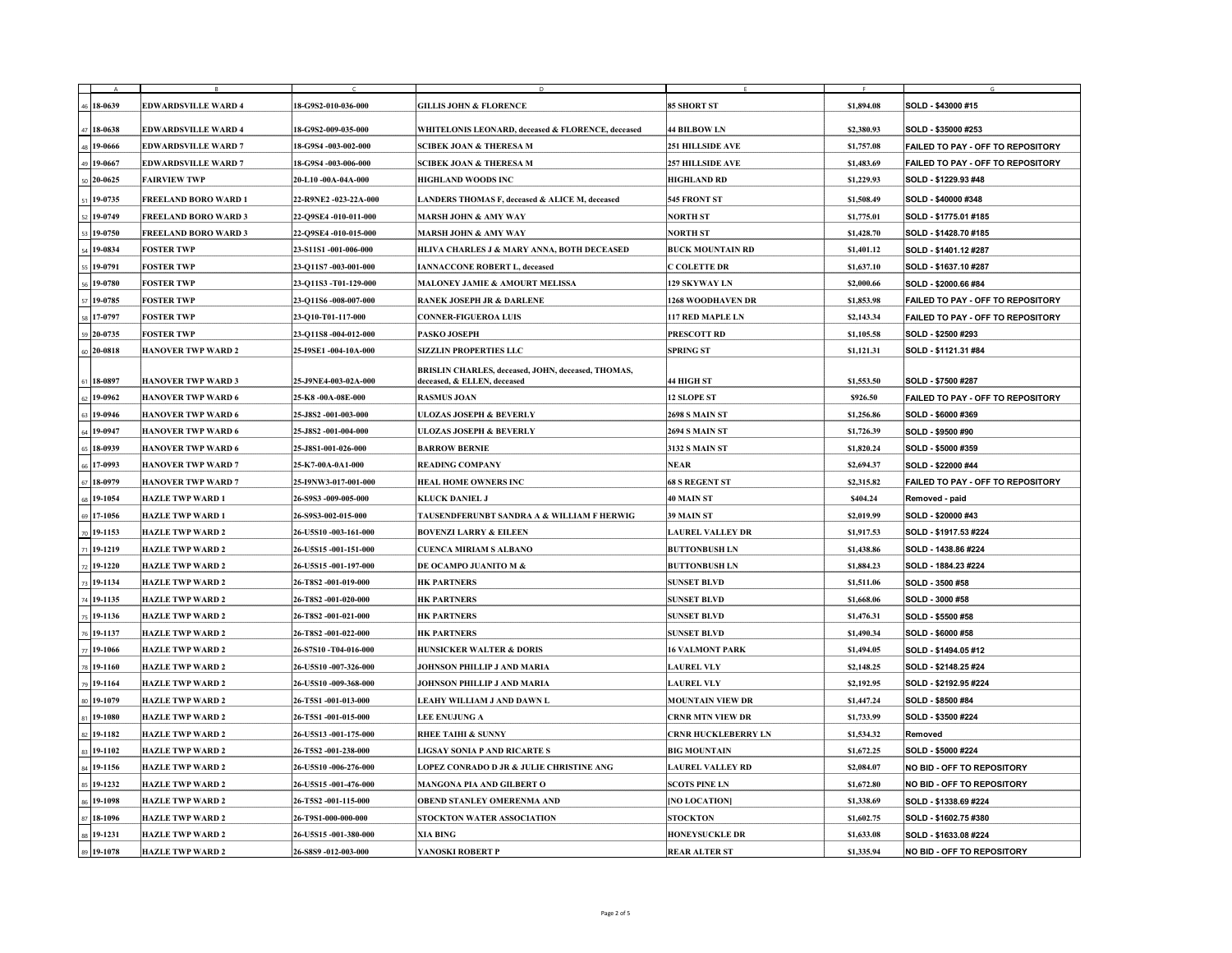|                                    |                                                       |                                                      | D                                                                |                                     |                          | G                                                              |
|------------------------------------|-------------------------------------------------------|------------------------------------------------------|------------------------------------------------------------------|-------------------------------------|--------------------------|----------------------------------------------------------------|
| $ 90 19-1309$                      | <b>HAZLE TWP WARD 2</b>                               | 26-V7S2 -002-008-000                                 | <b>ZOVKO ZORAN</b>                                               | 320 COAL ST                         | \$1,458.67               | <b>FAILED TO PAY - OFF TO REPOSITORY</b>                       |
| $91 \mid 18 - 1139$                | <b>HAZLE TWP WARD 2</b>                               | 26-U5S14-001-269-000                                 | <b>CONRADO LOPEZ JR &amp; MICHELLE NATIVIDAD</b>                 | <b>CAMELLIA LN</b>                  | \$2,146.13               | <b>NO BID - OFF TO REPOSITORY</b>                              |
| $92 18-1153$                       | <b>HAZLE TWP WARD 2</b>                               | 26-U5S15-001-266-000                                 | <b>BRUCAL ELENA S &amp; GREGORIO M.</b>                          | <b>BUTTERNUT LN</b>                 | \$1,591.59               | SOLD - \$1591.59 #224                                          |
| $93 18-1117$                       | <b>HAZLE TWP WARD 2</b>                               | 26-U5S11-001-039-000                                 | <b>CARIAGA MILANEE T</b>                                         | <b>E PEBBLE BEACH DR</b>            | \$1,439.55               | SOLD - \$3500 #224                                             |
| $94 16-0970 $                      | <b>HAZLE TWP WARD 2</b>                               | 26-U5S10-007-352-000                                 | <b>HARVEY MARION &amp; EDMUND D CALLAGHAN</b>                    | <b>LAUREL VLY</b>                   | \$2,088.88               | SOLD - \$2088.88 #224                                          |
| $95 18-0829$                       | <b>HAZLE TWP WARD 2</b>                               | 26-U5S5-008-021-000                                  | <b>GRANT BRANDEAUX</b>                                           | PINE VALLEY LN                      | \$2,122.75               | SOLD - \$3000 #155                                             |
| $96 16-0983$                       | <b>HAZLE TWP WARD 2</b>                               | 26-U5S12-001-049-000                                 | <b>GRANDEZA ROBERTO &amp; CYNTHIA</b>                            | <b>SPICE BUSH DR</b>                | \$2,094.84               | SOLD - \$2094.84 #224                                          |
| $97 \,   \, 20 - 1078 \,   \,$     | <b>HAZLE TWP WARD 2</b>                               | 26-U5S10 -013-385-000                                | <b>HALL HOWARD W &amp; MAUREEN B</b>                             | <b>LAUREL VLY</b>                   | \$1,438.53               | SOLD - \$1438.53 #224                                          |
| $ 98 20-1013$                      | <b>HAZLE TWP WARD 2</b>                               | 26-T5S1 -001-519-000                                 | <b>IMASA DERRICK AND ABIGAIL</b>                                 | <b>APPALACHIAN WAY</b>              | \$1,333.92               | SOLD - \$1333.92 #224                                          |
| $99 \mid 20-1015$                  | <b>HAZLE TWP WARD 2</b>                               | 26-T5S1 -001-602-000                                 | <b>RAMIREZ RYAN AND CHRISTY S</b>                                | <b>MOUNTAINS VIEW RD</b>            | \$1,365.38               | <b>SOLD - \$5500 #224</b>                                      |
| $100$ 20-1098                      | <b>HAZLE TWP WARD 2</b>                               | $26$ -U5S13 -001-163-000                             | <b>TAMAYO KRISTEEN S</b>                                         | <b>SWEET BIRCH LN</b>               | \$1,199.59               | SOLD - \$1199.59 #224                                          |
| $101$ 20-1070                      | <b>HAZLE TWP WARD 2</b>                               | <b>26-U5S10 -002-228-000</b>                         | VILLAMARIA KATHLEEN A                                            | <b>LAUREL VALLEY RD</b>             | \$1,204.03               | SOLD - \$2500 #84                                              |
| $102$ 20-1120                      | <b>HAZLE TWP WARD 2</b>                               | 26-U5S14 -001-335-000                                | <b>WANG HANGUANG &amp;</b>                                       | <b>CASHAW DR</b>                    | \$1,278.32               | SOLD - \$1278.32 #224                                          |
| $103$ 20-1084                      | <b>HAZLE TWP WARD 2</b>                               | 26-U5S12 -001-067-000                                | WEN NA                                                           | <b>BUTTONBUSH LN</b>                | \$1,334.03               | SOLD - 1334.03 #224                                            |
| $104$ 20-1180                      | <b>HAZLE TWP WARD 2</b>                               | 26-U5S6 -009-039-000                                 | <b>WOZNIAK JOHN</b>                                              | <b>SPYGLASS DR</b>                  | \$1,351.25               | SOLD - \$1351.25 #224                                          |
| 105 19-1333                        | <b>HUGHESTOWN BORO</b>                                | 28-E12NW1-007-067-000                                | <b>MARINO ALGRETA BREYMEIR</b>                                   | <b>10 DICKENSON ST</b>              | \$1,633.11               | SOLD - \$25000 #2                                              |
| $106$ 20-1305                      | <b>HUNTINGTON TWP</b>                                 | 30-K2 -00A-14A-000                                   | <b>BONHAM JAMES K JR</b>                                         | <b>420 SHICKSHINNY LAKE RD</b>      | \$1,432.71               | SOLD - \$2500 #84                                              |
| 107 20-1299                        | <b>HUNTINGTON TWP</b>                                 | 30-K2 -00A-010-000                                   | <b>DAGGETT WILLIAM B</b>                                         | <b>MARSH CREEK RD</b>               | \$1,196.21               | SOLD - \$1196.21 #4                                            |
| $1_{108}$ 19-1471                  | <b>JENKINS TWP</b>                                    | 33-F11S10-001-017-000                                | AMD LAND DEVELOPMENT LLC                                         | <b>WESTMINSTER</b>                  | \$1,237.23               | <b>NO BID - OFF TO REPOSITORY</b>                              |
| $109$ 19-1458                      | <b>JENKINS TWP</b>                                    | 33-F11-T01-188-000                                   | <b>KELLY CHARLES</b>                                             | <b>188 HEATHER HIGHLANDS</b>        | \$1,442.16               | <b>NO BID - OFF TO REPOSITORY</b>                              |
| 110 1 <b>8-1409</b>                | <b>JENKINS TWP</b>                                    | 33-F11S5A-003-VAR-000                                | <b>MANGANIELLO CHARLES M</b>                                     | <b>HIGHLAND HLS</b>                 | \$1,971.85               | <b>NO BID - OFF TO REPOSITORY</b>                              |
| $111$   20-1374                    | <b>JENKINS TWP</b>                                    | 33-F11S5-003-010-000                                 | <b>GREATER PITTSTON MEDICAL CENTER</b>                           | <b>YATESVILLE RD</b>                | \$1,144.39               | <b>NO BID - OFF TO REPOSITORY</b>                              |
| 12 20 - 1370                       | <b>JENKINS TWP</b>                                    | 33-F11S10-001-17A-000                                | <b>WHISPERING WOODS HOMEOWNERS ASSOC</b>                         | <b>WESTMINSTER RD</b>               | \$1,506.55               | <b>NO BID - OFF TO REPOSITORY</b>                              |
| 113 1 <b>9-1577</b>                | <b>KINGSTON TWP</b>                                   | 35-E8S5 -001-033-000                                 | <b>BATT FRANCES</b>                                              | <b>PARK AVE</b>                     | \$1,265.93               | SOLD - \$1265.93 #99                                           |
| 114 19-1591                        | <b>KINGSTON TWP</b>                                   | 35-E9-00A-009-008                                    | <b>WICKHAM DAWNA</b>                                             | <b>37 CARDINAL CIR</b>              | \$1,439.69               | SOLD - \$3500 #99                                              |
| 115 20 - 1464                      | <b>KINGSTON TWP</b>                                   | 35-E8S5 -008-018-000                                 | PISANESCHI JOAN                                                  | <b>MT AIRY TER</b>                  | \$1,101.87               | SOLD - \$1101.87                                               |
| $16$ 18-1533                       | <b>LAFLIN BORO</b>                                    | 36-F11S8-003-003-000                                 | TRUSKOWSKI RUTH E, deceased & JANET T MOLL                       | <b>38 LAURELWOOD RD</b>             | \$3,500.08               | SOLD - \$25000 #131                                            |
| 117 16 - 1370                      | <b>LAKE TWP</b>                                       | 37-E4-00A-010-072                                    | <b>AGOSTINELLI FRANCINE</b>                                      | <b>139 EVERGREEN ESTATES</b>        | \$2,063.47               | SOLD - \$2063.47 #325                                          |
| $18$   20-1508                     | <b>LAKE TWP</b>                                       | 37-E4-00A-010-029                                    | <b>OLSON CHRISTOPHER D &amp; STEPHANIE L</b>                     | <b>146 EVERGREEN ESTATES DR</b>     | \$1,479.69               | SOLD - \$1479.69 #325                                          |
| 119 18-1596                        | <b>LARKSVILLE BORO WARD 4</b>                         | 38-H8S5-008-002-000                                  | <b>MORTON DOLLIE R, deceased &amp; KISHA M REDGUARD</b>          | <b>208 CHESTNUT ST</b>              | \$1,809.70               | SOLD - \$38000 #206                                            |
| $120$ 18-1603                      | <b>LARKSVILLE BORO WARD 5</b>                         | 38-H8S4-004-006-000                                  | <b>STUBBLEBINE HOWARD W, deceased &amp; MELISSA</b>              | 38 EAST 6TH ST                      | \$1,877.01               | SOLD - \$18000 #15                                             |
| $121$ 19-1714                      | <b>LARKSVILLE BORO WARD 7</b>                         | $38-G9S2 -004-026-000$                               | <b>TAYLOR DAMON</b>                                              | <b>50 SNYDER ST</b>                 | \$1,577.53               | <b>FAILED TO PAY - OFF TO REPOSITORY</b>                       |
| 122 20-1597                        | <b>LARKSVILLE BORO WARD 7</b>                         | 38-G9S1 -005-04A-000                                 | <b>KOENIG JAMES</b>                                              | <b>88 THOMAS ST</b>                 | \$1,201.53               | SOLD - \$16000 #314                                            |
| $1_{123}$ 17-1741                  | <b>LEHMAN TWP</b>                                     | 40-F7S3-000-VAR-000                                  | <b>EDWARDS EDWARD H, deceased &amp; JEAN, deceased</b>           | <b>ROUTE 115</b>                    | \$1,877.67               | SOLD - \$26000 #258                                            |
| $124$ 18-1686                      | <b>LUZERNE BORO WARD 1</b>                            | 41-G9NE2-009-009-000                                 | <b>MURRAY GEORGE, deceased &amp; MARY</b>                        | <b>260-262 BENNETT ST</b>           | \$2,132.63               | SOLD - \$43000 #2                                              |
| $1_{125}$ 19-1814                  | NANTICOKE CITY WARD 1                                 | $ 42$ -J7NE3 -002-03A-000                            | <b>GRABOWSKI WILLIAM &amp; LYNN</b>                              | <b>LOOMIS ST</b>                    | \$1,332.39               | SOLD - \$1332.39 #181                                          |
| $1_{126}$ 19-1833                  | <b>NANTICOKE CITY WARD 4</b>                          | $ 42$ -J7NW1 -006-015-000                            | <b>MAY RICHARD</b>                                               | <b>24 KEECH ST</b>                  | \$1,828.01               | SOLD - \$15000 #27                                             |
| 127 19-1836                        | NANTICOKE CITY WARD 4                                 | $ 42$ -J7NW1 -012-004-000                            | <b>SALLOGA HENRY</b>                                             | <b>153 HONEY POT ST</b>             | \$2,031.99               | <b>FAILED TO PAY - OFF TO REPOSITORY</b>                       |
| $1_{128}$ 17-1857                  | NANTICOKE CITY WARD 6                                 | 42-J7SE1-038-015-000                                 | <b>SKIPKOSKI, JOSEPH F, deceased &amp; CELESTING R, deceased</b> | 164 E RIDGE ST                      | \$4,079.98               | SOLD - \$21000 #345                                            |
|                                    |                                                       |                                                      |                                                                  |                                     |                          |                                                                |
| $1_{129}$ 19-1884<br>$130 18-1775$ | NANTICOKE CITY WARD 8<br><b>NANTICOKE CITY WARD 8</b> | $ 42-K7S1 - 011 - 017 - 000 $<br>42-K7S1-011-024-000 | <b>MILLER CHARLES E</b><br><b>CP MANAGEMENT LLC</b>              | 246 FRONT ST<br><b>224 FRONT ST</b> | \$1,720.93<br>\$2,148.52 | SOLD - \$16500 #27<br><b>FAILED TO PAY - OFF TO REPOSITORY</b> |
|                                    | NANTICOKE CITY WARD 8                                 | $ 42-K7S1-010-014-000 $                              | <b>SHANAHAN ERIN</b>                                             | 332 FRONT ST                        |                          | SOLD - \$25000 #314                                            |
| 131 18-4100                        |                                                       |                                                      | LUCERO, JESUS SALMERON & JOSEFINA GONZALEZ                       |                                     | \$2,216.01               |                                                                |
| $1_{132}$ 19-1889                  | NANTICOKE CITY WARD 8                                 | $ 42-K7S1-016-008-000 $                              | <b>MOGUEL</b>                                                    | 203-205 PHILLIPS ST                 | \$1,566.92               | SOLD - \$6500 #281                                             |
| 133 19-1941                        | <b>NANTICOKE CITY WARD 11</b>                         | $ 42 - J7SW2 - 015 - 023 - 000 $                     | <b>SELETSKI GEORGE R</b>                                         | <b>210 S HANOVER ST</b>             | \$2,122.83               | SOLD - \$25000 #387                                            |
| $134$ 18-1825                      | NANTICOKE CITY WARD 11                                | $ 42 - J7SW2 - 007 - 012 - 000 $                     | <b>BELNOSKI JOHN R, deceased &amp; LINDA, deceased</b>           | <b>143 W CHURCH ST</b>              | \$1,896.88               | SOLD - \$18000 #172                                            |

,,,,,,,,,,,,,,,,,,,,,,,,, ,,,,,,,,,,,,,,,,,,,, ---------------------------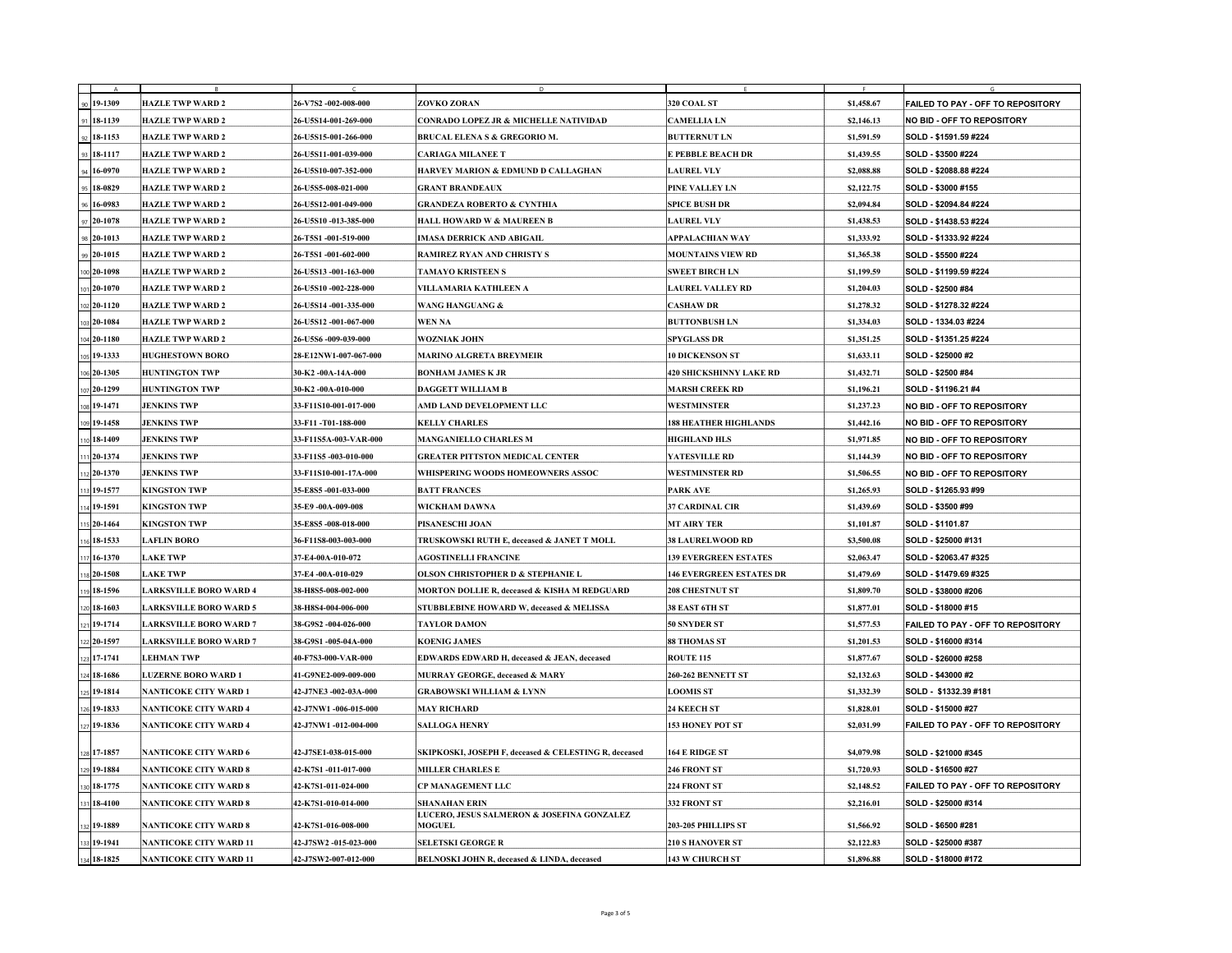|                                       |                              |                       | D.                                                                         |                           |            |                                          |
|---------------------------------------|------------------------------|-----------------------|----------------------------------------------------------------------------|---------------------------|------------|------------------------------------------|
| $135$ 20-1860                         | <b>NESCOPECK BORO</b>        | 43-P3SW3 -008-12A-000 | MILLER BENJAMIN & FAHRINGER RUTH A                                         | <b>VINE ST</b>            | \$2,079.30 | SOLD - \$2500 #167                       |
| 136 18-1925                           | <b>NEWPORT TWP WARD 1</b>    | 46-K7S2-009-002-000   | <b>CARTER JAMES, deceased &amp; CAROL, deceased</b>                        | <b>12 W KIRMAR AVE</b>    | \$1,952.38 | SOLD - \$44000 #2                        |
| 137 19-2048                           | <b>NEWPORT TWP WARD 2</b>    | 46-K6S1-010-031-000   | <b>GRASSI DANA</b>                                                         | <b>43 NEWPORT ST</b>      | \$1,570.43 | <b>SOLD - \$7500 #86</b>                 |
| 138 19 - 2051                         | <b>NEWPORT TWP WARD 2</b>    | 46-K6S1-013-011-000   | <b>TAYLOR DAMON</b>                                                        | 118 W MAIN ST             | \$1,395.59 | SOLD - \$6500 #112                       |
| 139 19-2045                           | <b>NEWPORT TWP WARD 2</b>    | 46-K6S1-007-009-000   | <b>YETTER LINDSAY</b>                                                      | <b>76 COAL ST</b>         | \$2,401.13 | SOLD - \$15000 #27                       |
| $140$ 18-1943                         | <b>NEWPORT TWP WARD 2</b>    | 46-K6S1-009-015-000   | <b>GERONIMO OSMAN</b>                                                      | 40 ROCK ST                | \$1,791.01 | <b>FAILED TO PAY - OFF TO REPOSITORY</b> |
| $141$ 20-1955                         | <b>NEWPORT TWP WARD 2</b>    | 46-K6S2 -008-003-000  | 146 E MAIN LLC                                                             | <b>146 E MAIN ST</b>      | \$1,693.31 | SOLD - \$15500 #251                      |
| $142$ 20-1941                         | <b>NEWPORT TWP WARD 2</b>    | 46-K6S2-001-40B-000   | POTTER WILLAM WARREN III                                                   | <b>64 ARCH ST</b>         | \$1,385.03 | SOLD - \$16000 #27                       |
| $1143$ 18-1976                        | <b>NUANGOLA BORO</b>         | 47-L8S1-008-41A-000   | <b>BONITA JAMES T, deceased</b>                                            | <b>5113 NUANGOLA RD</b>   | \$1,392.40 | <b>FAILED TO PAY - OFF TO REPOSITORY</b> |
| $144$ 19-2092                         | <b>PLYMOUTH BORO WARD 1</b>  | 48-H8SE2 -011-009-000 | <b>LIVINGSTONE BRIAN G</b>                                                 | <b>127 PIERCE ST</b>      | \$1,786.46 | Removed                                  |
| 145 18-2017                           | PLYMOUTH BORO WARD 3         | 48-H8SE2-008-03A-000  | <b>SINKEWICZ JEROME J, deceased</b>                                        | <b>107 WASHINGTON AVE</b> | \$2,266.66 | SOLD - \$13000 #150                      |
| 146 19-2119                           | <b>PLYMOUTH BORO WARD 4</b>  | 48-H8SE4 -010-012-000 | <b>COSTA TILLIE MRS</b>                                                    | <b>145 COMMERCIAL LN</b>  | \$1,749.96 | SOLD - \$13000 #70                       |
| $147$ 18-2029                         | <b>PLYMOUTH BORO WARD 6</b>  | 48-H8SE4-016-008-000  | <b>GRULLON RAFAEL DEJESUS JR</b>                                           | <b>300-302 POWELL ST</b>  | \$2,465.31 | SOLD - \$8500 #361                       |
| $148$ 19-2156                         | PLYMOUTH BORO WARD 7         | 48-I8NW2 -025-015-000 | WALSKI ALEXANDER J JR                                                      | <b>15 RANSOM LN</b>       | \$1,576.05 | SOLD - \$29000 #27                       |
| $149$ 18-2088                         | <b>PLYMOUTH BORO WARD 11</b> | 48-H8SE4-035-010-000  | CHABALA JOSEPH, deceased & ANNA BILLY, deceased                            | <b>149 CENTER AVE</b>     | \$1,447.01 | SOLD - \$17000 #27                       |
| 18-2090                               | PLYMOUTH BORO WARD 11        | 48-H8SE4-035-10A-000  | <b>BLAKESLEE DAVID, deceased</b>                                           | <b>147 CENTER ST</b>      | \$1,694.25 | SOLD - \$15500 #27                       |
| $151$ 19-2193                         | <b>PLYMOUTH BORO WARD 12</b> | 48-H8SW3 -028-005-000 | <b>HAZLETT WILLIAM H IV</b>                                                | <b>185 ORCHARD ST</b>     | \$4,481.45 | <b>Removed - Bankruptcy</b>              |
| 152 18 - 2093                         | <b>PLYMOUTH BORO WARD 12</b> | 48-H8SW3-006-014-000  | <b>PASHINSKI CHARLES, deceased &amp; VERNA, deceased</b>                   | <b>REYNOLDS ST</b>        | \$1,446.14 | SOLD - \$1446.14 #74                     |
| $1_{153}$ 16-1780                     | <b>PLYMOUTH BORO WARD 12</b> | 48-H8SW3-005-003-000  | HOYT, MARCELLA & OSCAR A.                                                  | <b>460 FOURTH ST</b>      | \$2,296.45 | SOLD - \$9500 #162                       |
|                                       |                              |                       |                                                                            |                           |            |                                          |
| 154 19-2201                           | PLYMOUTH BORO WARD 13        | 48-H8SW3 -016-05A-000 | <b>JARENSKI JOSEPH S, deceased &amp; MARY E PEHALA, deceased</b>           | <b>557 LEE ST</b>         | \$1,524.10 | <b>FAILED TO PAY - OFF TO REPOSITORY</b> |
| $1155$ 19-2197                        | PLYMOUTH BORO WARD 13        | 48-H8SW3 -013-009-000 | <b>JEFFREY JON PAUL</b>                                                    | <b>193 FRANKLIN ST</b>    | \$1,307.79 | Removed                                  |
| 156 19-2271                           | <b>PLYMOUTH TWP</b>          | 49-I8S2 -002-011-000  | <b>HILLARD JOANNE P, deceased &amp; PETER J JR</b>                         | <b>76 SMITH ST</b>        | \$1,882.46 | SOLD - \$9500 #165                       |
| $157$ 19-2268                         | <b>PLYMOUTH TWP</b>          | 49-I8S1A -014-008-000 | KUPREVICH MARY EVELYN, deceased & RITA SHIRLEY<br><b>BOLTON</b> , deceased | <b>MILTON AVE</b>         | \$2,011.63 | SOLD - \$4000 #321                       |
| 158 19-2220                           | <b>PLYMOUTH TWP</b>          | 49-I7S1A -002-02B-000 | LISOWSKI ALICE, deceased & PETER, deceased                                 | <b>12 ADJ PEOPLE ST</b>   | \$1,817.65 | SOLD - \$4500 #312                       |
| 159 18-2132                           | <b>PLYMOUTH TWP</b>          | 49-I7S1A-002-006-000  | <b>HUNTER JEREMY &amp; LAWRENCE D HODGES</b>                               | <b>361 E POPLAR ST</b>    | \$1,966.17 | SOLD - \$12500 #85                       |
| $1_{160}$ 19-2234                     | <b>PLYMOUTH TWP</b>          | 49-I7S2 -012-25A-000  | <b>BANKOVICH JEFFREY, deceased</b>                                         | <b>25 ALLAN ST</b>        | \$3,322.08 | SOLD - \$6500 #287                       |
| $161$ 19-2235                         | <b>PLYMOUTH TWP</b>          | 49-I7S2-012-29A-000   | <b>BANKOVICH JEFFREY J, deceased</b>                                       | 47 ALLAN ST               | \$2,489.21 | SOLD - \$2489.21 #90                     |
| 162 19-2229                           | <b>PLYMOUTH TWP</b>          | 49-I7S2 -012-021-000  | <b>BANKOVICH JEFFREY, deceased</b>                                         | 57 ALLAN ST               | \$2,462.33 | SOLD - \$30000 #251                      |
| $1_{163}$ 19-2231                     | <b>PLYMOUTH TWP</b>          | 49-I7S2 -012-023-000  | <b>BANKOVICH JEFFREY, deceased</b>                                         | <b>51-53 E ALLAN ST</b>   | \$3,340.58 | <b>FAILED TO PAY - OFF TO REPOSITORY</b> |
| $164$ 19-2232                         | <b>PLYMOUTH TWP</b>          | 49-17S2 -012-024-000  | <b>BANKOVICH JEFFREY, deceased</b>                                         | <b>27 ALLAN ST</b>        | \$2,409.39 | <b>NO BID - OFF TO REPOSITORY</b>        |
| $1_{165}$ 19-2224                     | <b>PLYMOUTH TWP</b>          | 49-I7S2 -004-003-000  | <b>BANKOVICH JEFFREY J, deceased</b>                                       | <b>Route 00011</b>        | \$2,184.97 | SOLD - \$5000 #236                       |
| 166 19-2225                           | <b>PLYMOUTH TWP</b>          | 49-I7S2 -004-006-000  | <b>BANKOVICH JEFFREY J, deceased</b>                                       | <b>HOUSEMAN ST</b>        | \$2,361.64 | <b>SOLD - \$5500 #236</b>                |
| $1_{167}$ 19-2228                     | <b>PLYMOUTH TWP</b>          | 49-I7S2 -012-020-000  | <b>BANKOVICH JEFFREY J, deceased</b>                                       | 59 ALLAN ST               | \$2,569.92 | SOLD - \$2569.92 #251                    |
| 168 19-2257                           | <b>PLYMOUTH TWP</b>          | 49-I7S7 -001-001-000  | <b>BANKOVICH JEFFREY J, deceased</b>                                       | 14 MILL ST                | \$2,928.73 | <b>FAILED TO PAY - OFF TO REPOSITORY</b> |
| 169 18 - 2186                         | <b>PLYMOUTH TWP</b>          | 49-1882-002-026-000   | <b>CALLAHAN MARIA JANE, deceased</b>                                       | <b>6 SMITH ROW</b>        | \$1,957.04 | <b>FAILED TO PAY - OFF TO REPOSITORY</b> |
| 170 19-2272                           | <b>PLAINS TWP WARD 1</b>     | 50-F10S1-001-006-000  | <b>KEOWN DANIEL B &amp; SANDRA LEE</b>                                     | <b>303 FARRELL ST</b>     | \$1,664.80 | <b>FAILED TO PAY - OFF TO REPOSITORY</b> |
| $171$ 19-2276                         | <b>PLAINS TWP WARD 1</b>     | 50-F10S4 -008-002-000 | PISANESCHI SHIRLEY                                                         | <b>1 BIRCH AVE</b>        | \$2,184.35 | Removed                                  |
| $172$ 19-2279                         | <b>PLAINS TWP WARD 1</b>     | 50-F10SE4-001-022-000 | <b>TIMEK MARTIN</b>                                                        | <b>50 MITCHELL ST</b>     | \$2,108.23 | SOLD - \$43000 #376                      |
| 173 18-2262                           | <b>PLAINS TWP WARD 7</b>     | 50-G10NE4-012-019-000 | <b>BAUT JACOB S</b>                                                        | 51 ADJ S MAIN ST          | \$1,582.81 | <b>NO BID - OFF TO REPOSITORY</b>        |
| 174 19 - 2353                         | <b>PLAINS TWP WARD 10</b>    | 50-G11 -T02-401-000   | <b>ZIMMERMAN BRIDGETT</b>                                                  | 401 E MOUNTAIN RIDGE MHP  | \$1,376.43 | <b>NO BID - OFF TO REPOSITORY</b>        |
| $175 18-2303 $                        | <b>PITTSTON TWP</b>          | 51-D13S1-T03-009-000  | <b>CAPWELL RAY &amp; GERALDINE</b>                                         | <b>223 EVERGREEN RD</b>   | \$1,674.90 | <b>FAILED TO PAY - OFF TO REPOSITORY</b> |
| 176 18-2334                           | <b>PITTSTON TWP</b>          | 51-E12SW1-013-012-000 | <b>GLENNON MICHAEL, deceased &amp; BEVERLY, deceased</b>                   | <b>17 REAR POOLE ST</b>   | \$2,101.72 | SOLD - \$2500 #19                        |
| $\left[ \frac{17}{7} \right]$ 19-2474 | <b>ROSS TWP</b>              | 54-G5 -00A-005-001    | <b>BAKER CLARA</b>                                                         | 174 PALL RD               | \$1,580.26 | <b>NO BID - OFF TO REPOSITORY</b>        |
| 1 <sub>178</sub> 19-2477              | <b>ROSS TWP</b>              | 54-G5 -00A-05D-000    | <b>BAKER CLARA MOORE</b>                                                   | <b>PALL RD</b>            | \$1,471.82 | SOLD - \$1471.82 #377                    |
| $179$ 18-2367                         | <b>ROSS TWP</b>              | 54-F4S1-008-035-000   | <b>BARDO FRED &amp; RITA</b>                                               | <b>OLIVER RD</b>          | \$1,589.21 | SOLD -\$1589.21 #123                     |

,,,,,,,,,,,,,,,,, ,,,,,,,,,,,,,,,,,,,,,,,, ----------------